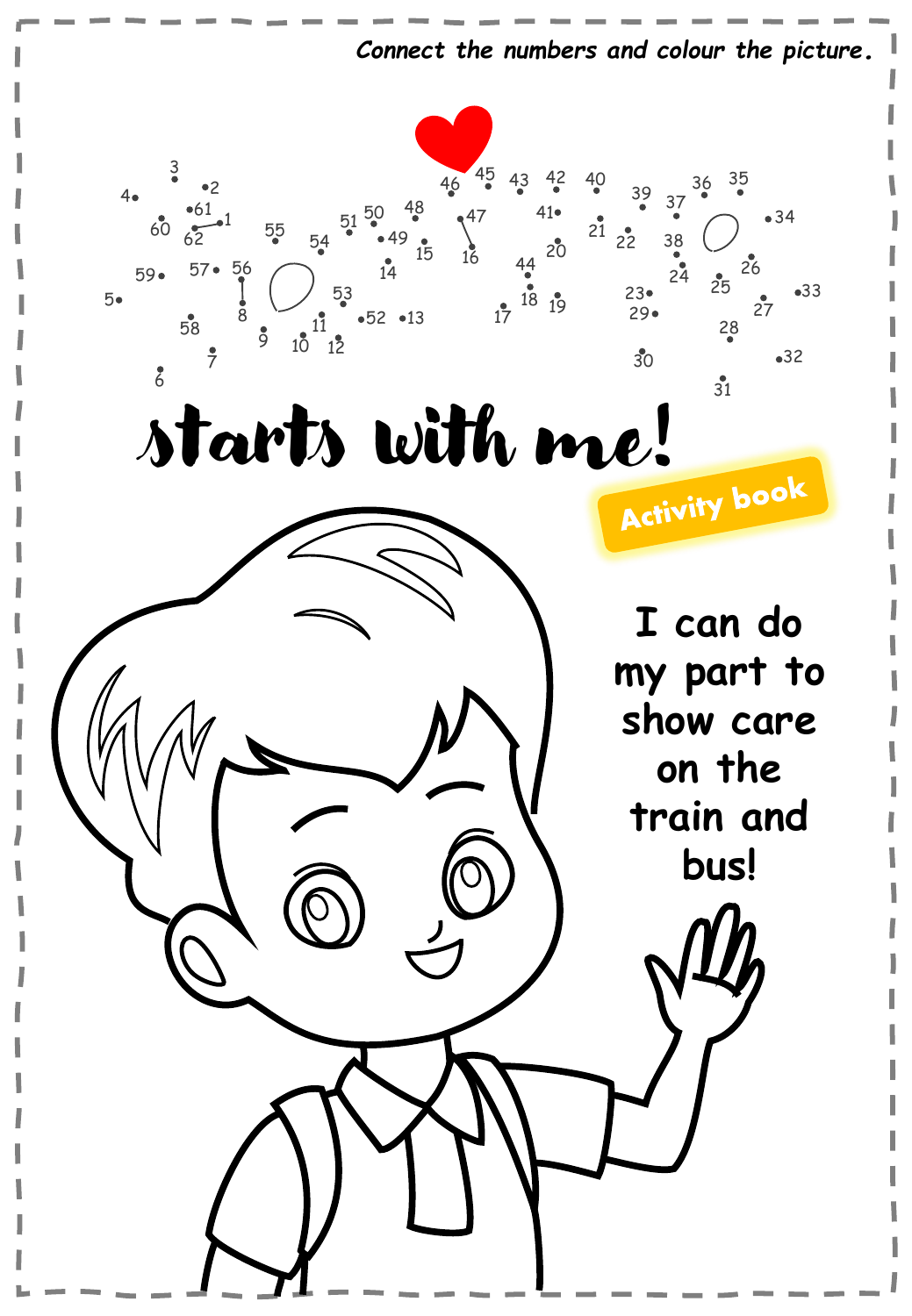**Tick the pictures showing the actions that Carl has done right in the train or at the train station.**



**Give way to others who are alighting**



**Run around the train cabin**



**Hold the lift door open for others**



**Thank others who helped**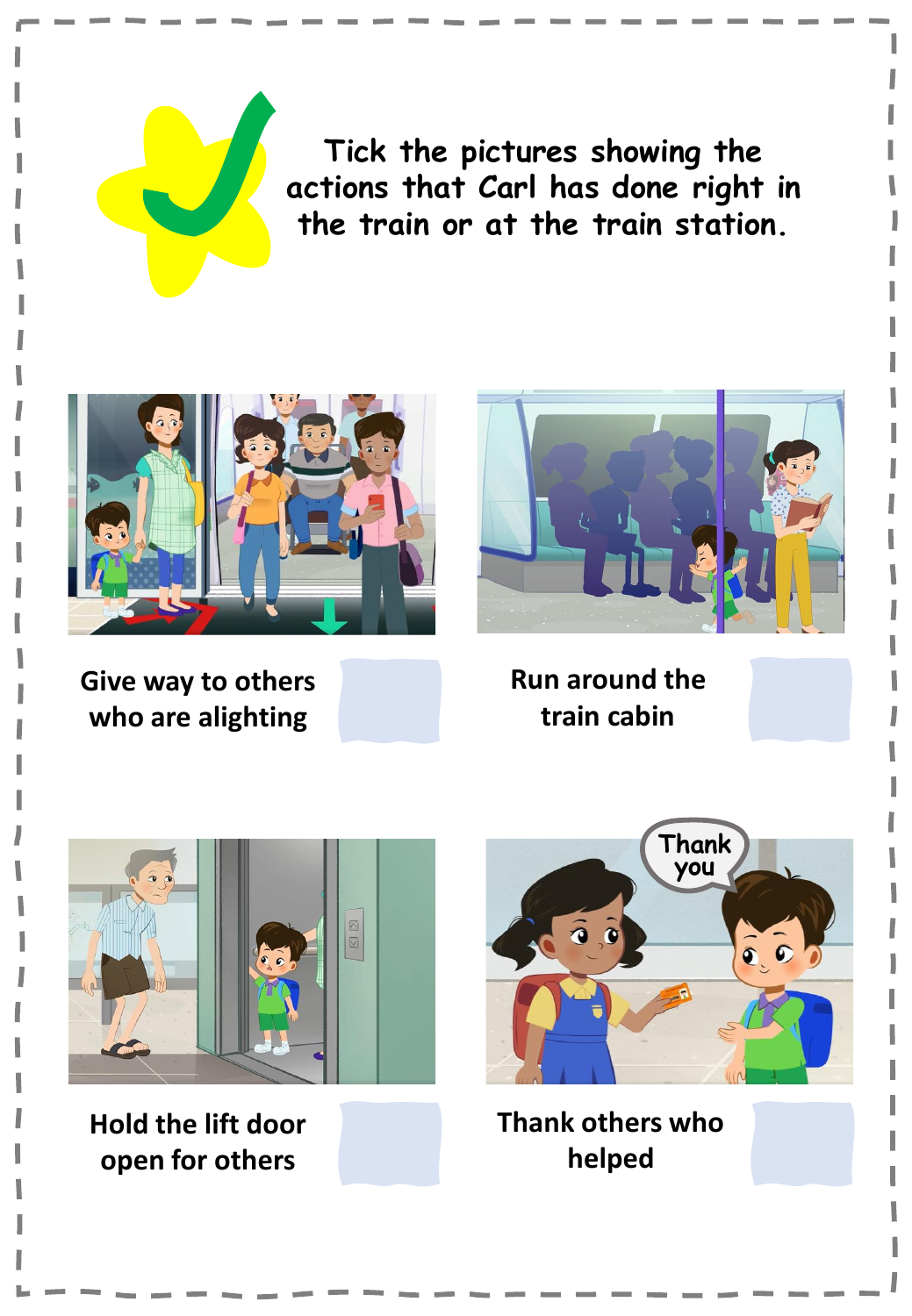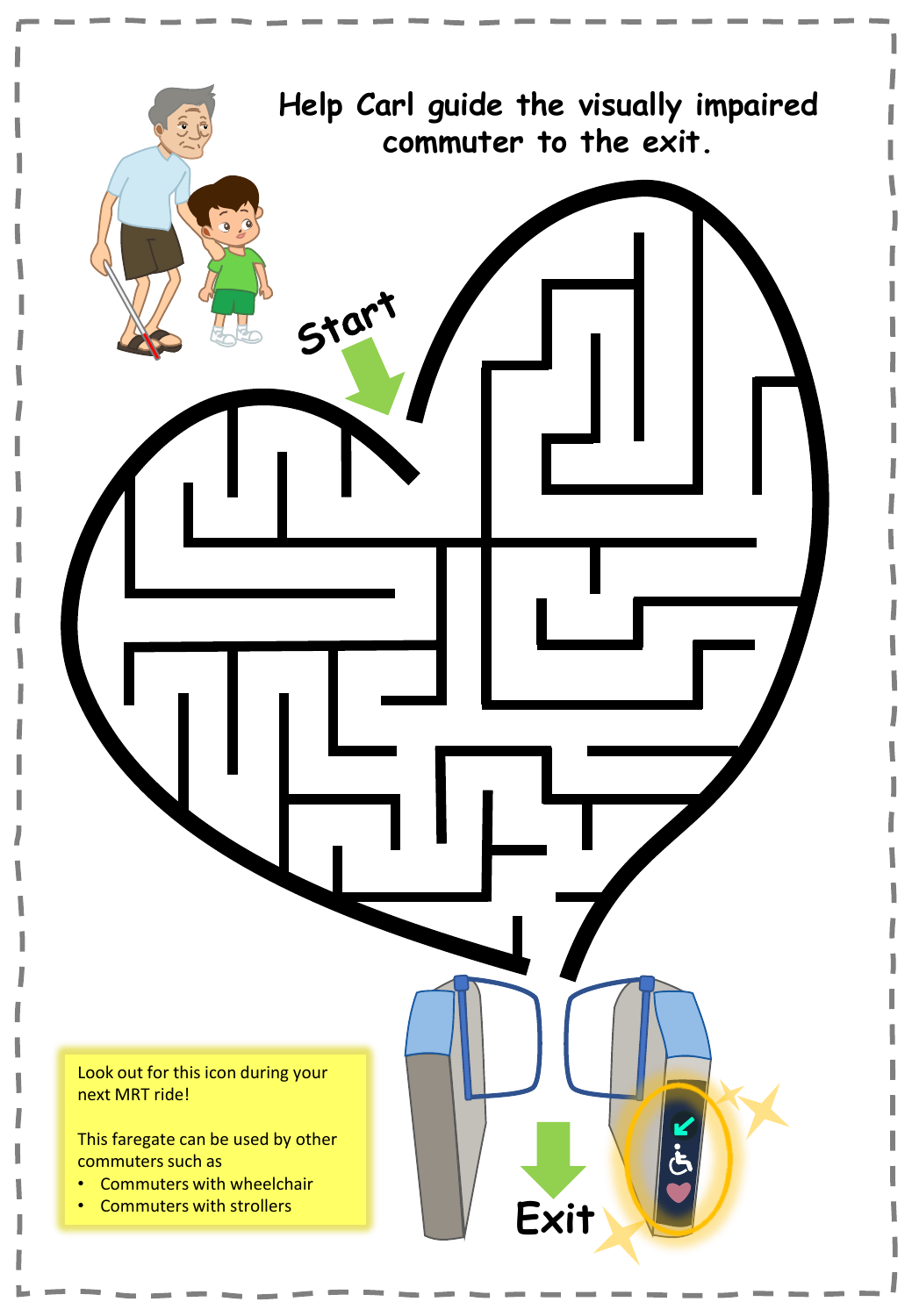

**Find these four words and see how you can put them into actions in the picture below.**

|              |   |   |             | time care hand thanks |   |
|--------------|---|---|-------------|-----------------------|---|
|              | h | a | n           | к                     | s |
| $\mathbf c$  | a | r | e           | $\mathsf{m}$          |   |
| $\mathsf{s}$ | n | h | $\mathbf c$ | S                     |   |
|              | d |   |             | $\mathsf m$           | e |

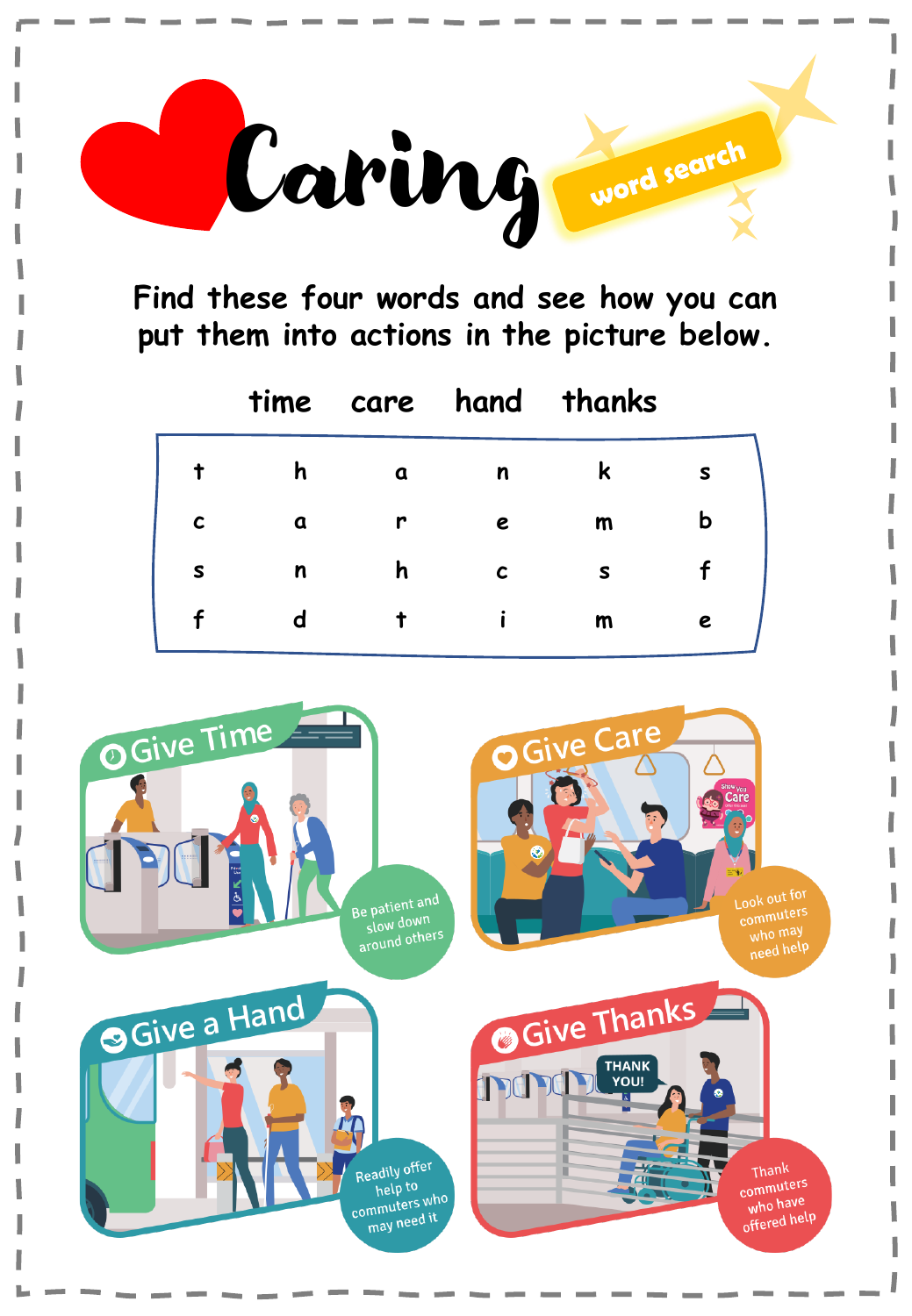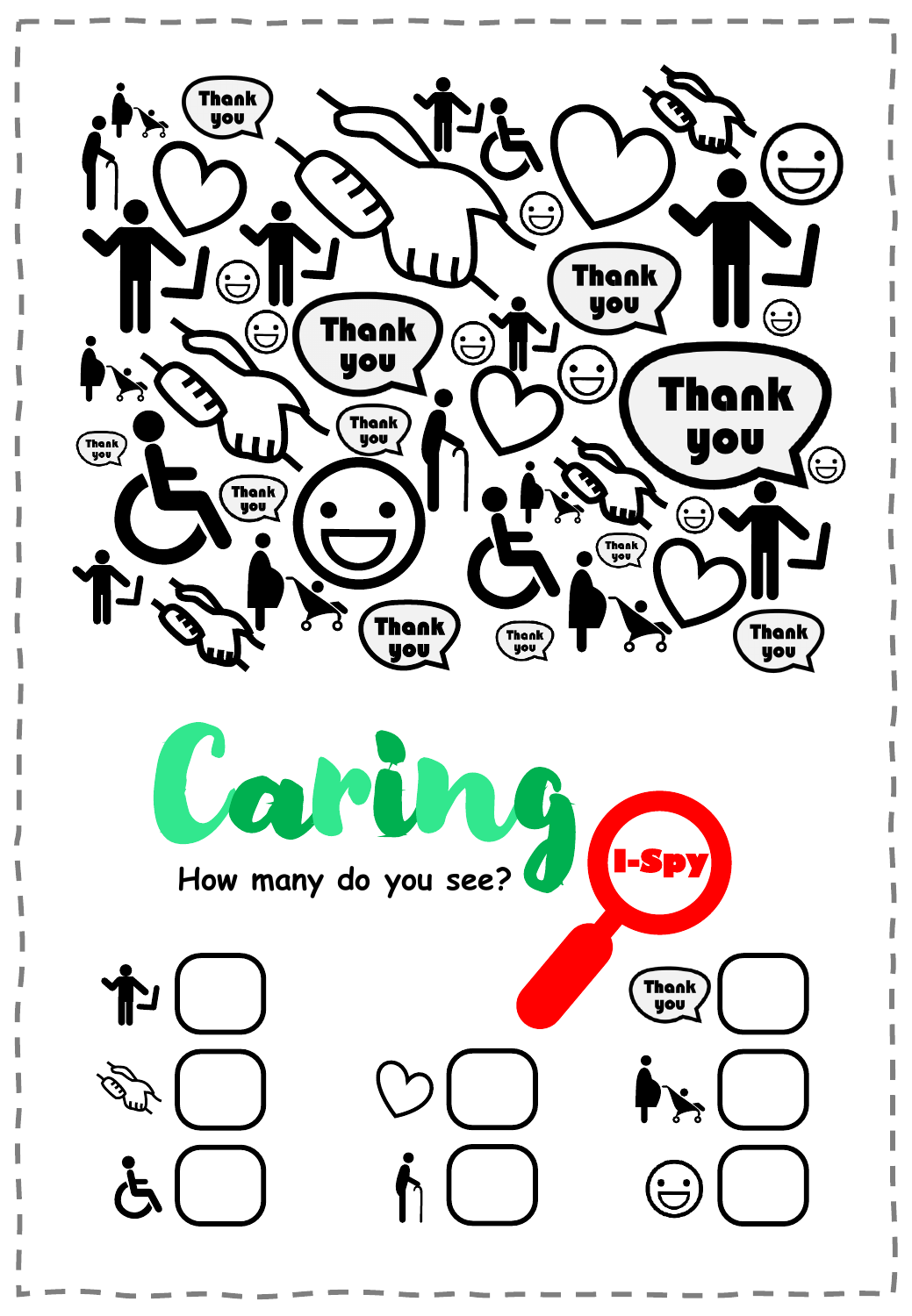

**You can show care by holding the lift door open for others!**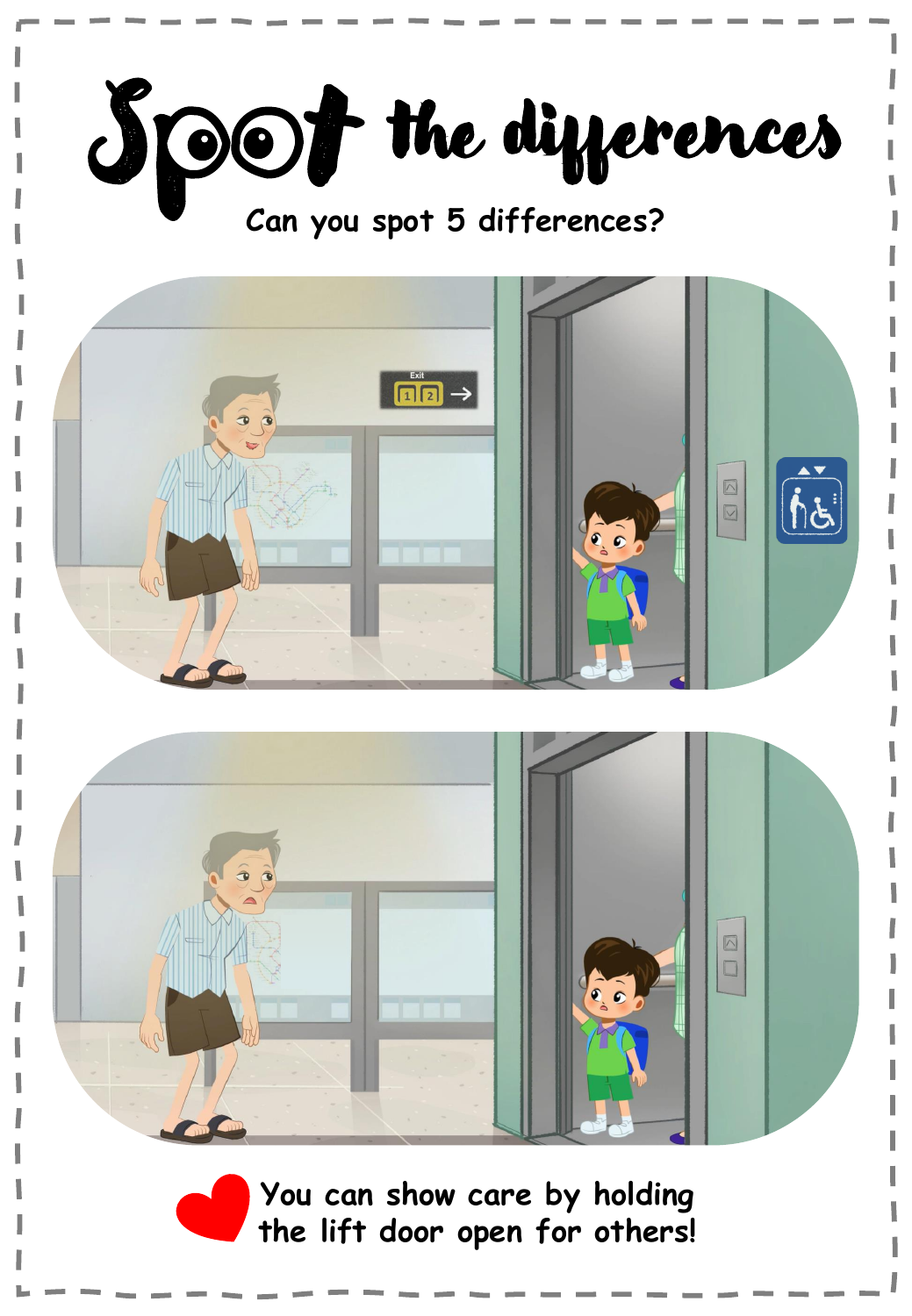